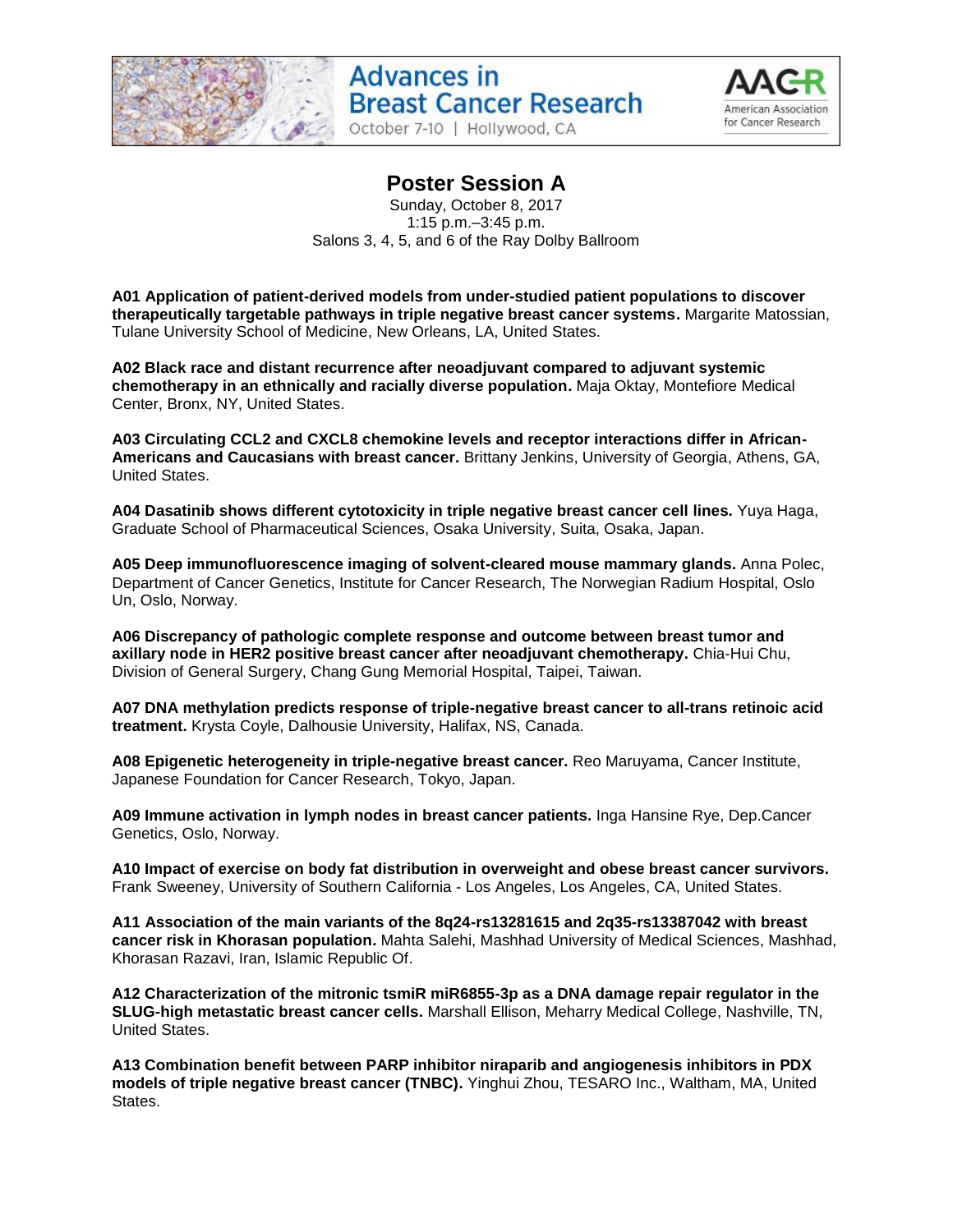

October 7-10 | Hollywood, CA



#### **Poster Session A**

Sunday, October 8, 2017 1:15 p.m.–3:45 p.m. Salons 3, 4, 5, and 6 of the Ray Dolby Ballroom

**A14 Comprehensive analysis of the DNA damage repair and maintenance pathways that regulate TNBC sensitivity to replication stress.** Abena Redwood, The University of Texas MD Anderson Cancer Center, Houston, TX, United States.

**A15 DNA damage response-targeted molecules for the breast cancer therapy.** Scott Grindrod, Shuttle Pharmaceuticals, Germantown, MD, United States.

**A16 Evaluation of the genotoxicity of ruthenium complex, trans-[Ru(ThySMet)(PPh3)2(bipy)]PF6, by comet assay** *in vitro* **on breast cells and** *in vivo***.** Amanda Becceneri, Universidade Federal de São Carlos, São Carlos, São Paulo, Brazil.

**A17 Ganoderma lucidum inhibits the DNA damage response in combination with carboplatin in breast cancer cells.** Ivette Suárez-Arroyo, Universidad Central del Caribe School of Medicine, Bayamon, PR, United States.

**A18 Predictive and prognostic significance of RECQ1 expression in breast cancer.** Sudha Sharma, Howard University, Washington, DC, United States.

**A20 Analysis of tumor infiltrating lymphocytes and expression of PD1 and PD-L1 in breast tumors prior to and after neo-adjuvant chemotherapy.** Robert Wesolowski, The Ohio State University Comprehensive Cancer Center, Columbus, OH, United States.

**A21 Characterization of the immune environment in the in situ to invasive breast carcinoma transition.** Carlos Gil Del Alcazar, Dana-Farber Cancer Institute, Boston, MA, United States.

**A22 Homologous recombination deficiency negatively predicts for immune infiltration and antitumor immune activity in breast tumors with** *BRCA1/2* **alterations.** Adam Kraya, University of Pennsylvania, Philadelphia, PA, United States.

**A25 TEM8 specific CAR T cells induce regression of patient-derived xenograft and metastatic models of triple-negative breast cancer.** Tiara Byrd, Baylor College of Medicine, Houston, TX, United States.

**A26 The metastatic potential of breast cancer cells was suppressed by NLRP3 inflammasome inhibition in macrophages.** Joo Lee, The Catholic University of Korea, Bucheon, Korea, Republic Of.

**A27 TIM-3 suppresses CD103+ dendritic cell function and response to chemotherapy in breast cancer.** Brian Ruffell, H Lee Moffitt Cancer Center, Tampa, FL, United States.

**A28 Identifying putative predisposition genes in hereditary and early onset breast cancer using whole exome sequencing.** Dirce Carraro, A. C. Camargo Cancer Center, São Paulo, São Paulo, Brazil.

**A29 Investigation of** *RECQL* **variants in European and African American breast cancer cohorts.**  Madison Chandler, Auburn University, Auburn, AL, United States.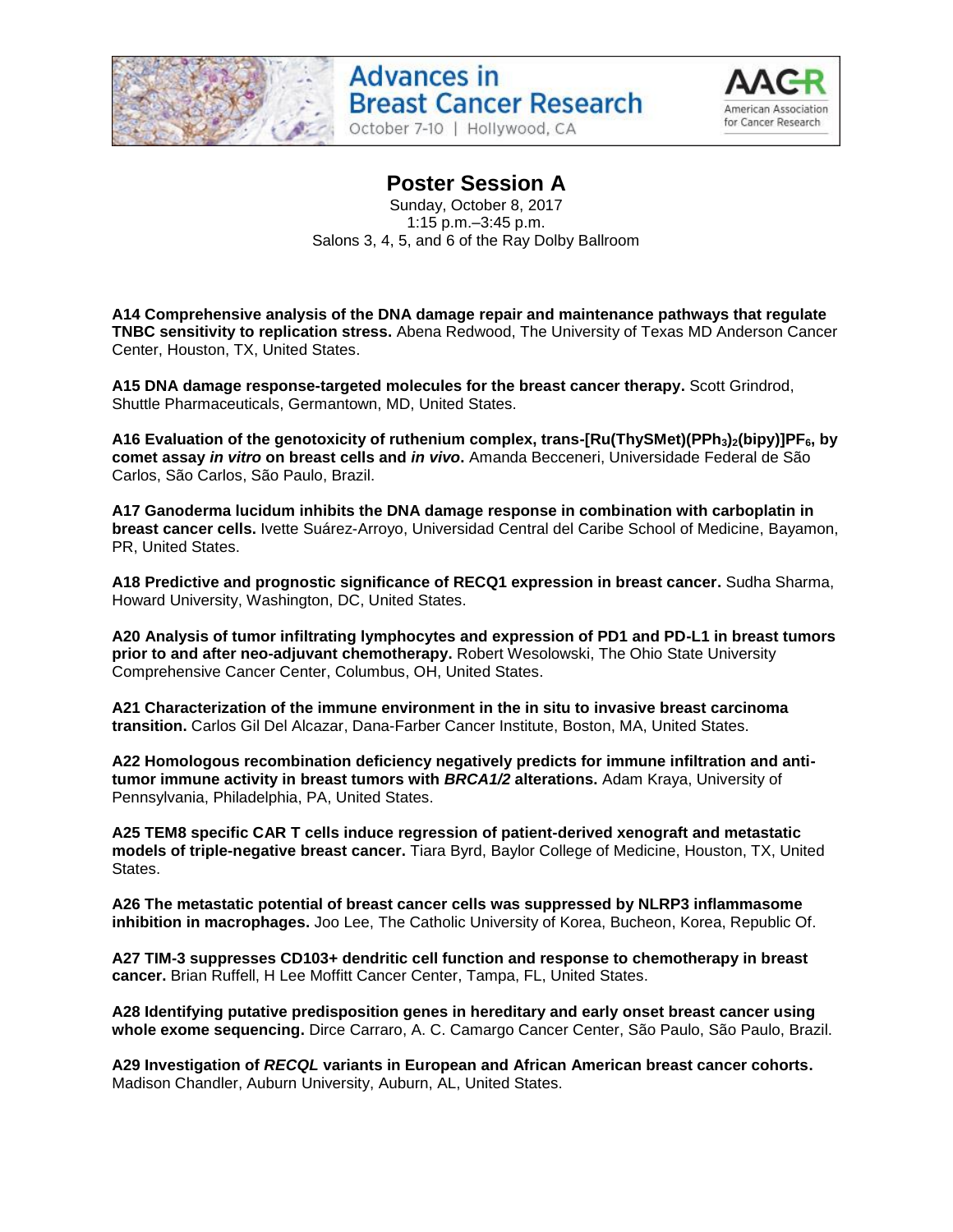

October 7-10 | Hollywood, CA



### **Poster Session A**

Sunday, October 8, 2017 1:15 p.m.–3:45 p.m. Salons 3, 4, 5, and 6 of the Ray Dolby Ballroom

**A30 PELP1 and AIB1 cooperate to promote breast cancer progression in ER+ breast cancer models.** Thu Truong, Masonic Cancer Center, University of Minnesota, Minneapolis, MN, United States.

**A31 Risk stratification of ductal carcinoma in situ: Analytical validation of a prognostic test analyzing live-primary cells via phenotypic biomarkers and machine learning at single cell resolution.** Kevin Knopf, Cancer Commons, San Francisco, CA, United States.

**A32 Semaphorin 7a promotes tumor associated macrophage mediated lymphangiogenesis in postpartum breast cancer.** Traci Lyons, University of Colorado Anschutz Medical Campus, Aurora, CO, United States.

**A33 Using deep learning to quantify TILs and correlate patterns of epithelium and stroma in breast cancer H&E images with ER/PR/Her2 status.** Rishi Rawat, University of Southern California, Los Angeles, CA, United States.

**A34 Bcl11b maintains the long term mammary stem cell and is crucial for the drug resistance in breast cancer.** Shang Cai, Stanford University, Palo Alto, CA, United States.

**A35 Characterizing the role of the nuclear coactivator AIB1 in triple negative breast cancer.**  Francisco Saenz, Georgetown University, Washington, DC, United States.

**A36 Chemosensitivity to trastuzumab emtansine (T-DM1) differs in naturally or transduced HER2 overexpressing human breast cancer cells.** Jeffrey Wu, OHSU, Portland, OR, United States.

**A37 Combined targeting of estrogen receptor alpha and nuclear transport pathways remodel metabolic pathways to induce apoptosis and overcome tamoxifen resistance.** Eylem Kulkoyluoglu Cotul, University of Illinois at Urbana-Champaign, Urbana, IL, United States.

**A38 Comprehensive kinome activity mapping of triple negative breast cancer.** Nina Koemans, Helen Diller Family Comprehensive Cancer Center, University of California at San Francisco, San Francisco, CA, United States.

**A39 Estrogen-driven non-canonical WNT4 signaling is essential for proliferation and survival in lobular carcinoma cells.** Deviyani Rao, University of Colorado Anschutz Medical Campus, Aurora, CO, United States.

**A40 FAK inhibition prevents AKT activation in response to mTOR inhibitors and synergistically inhibits breast cancer growth.** Leslie Cuellar Vite, Case Western Reserve University, Cleveland, OH, United States.

**A41 Identification of hormone-dependent lncRNAs that associate with estrogen signaling pathway in breast cancer.** Satoshi Inoue, Tokyo Metropolitan Institute of Gerontology, Tokyo, Japan.

**A42 Identifying relationships between high expression levels of the HSPA9 gene, putative HSPA9 alterations, and patient survivability in invasive breast carcinomas.** Kofi Khamit-Kush, Morehouse School of Medicine, Atlanta, GA, United States.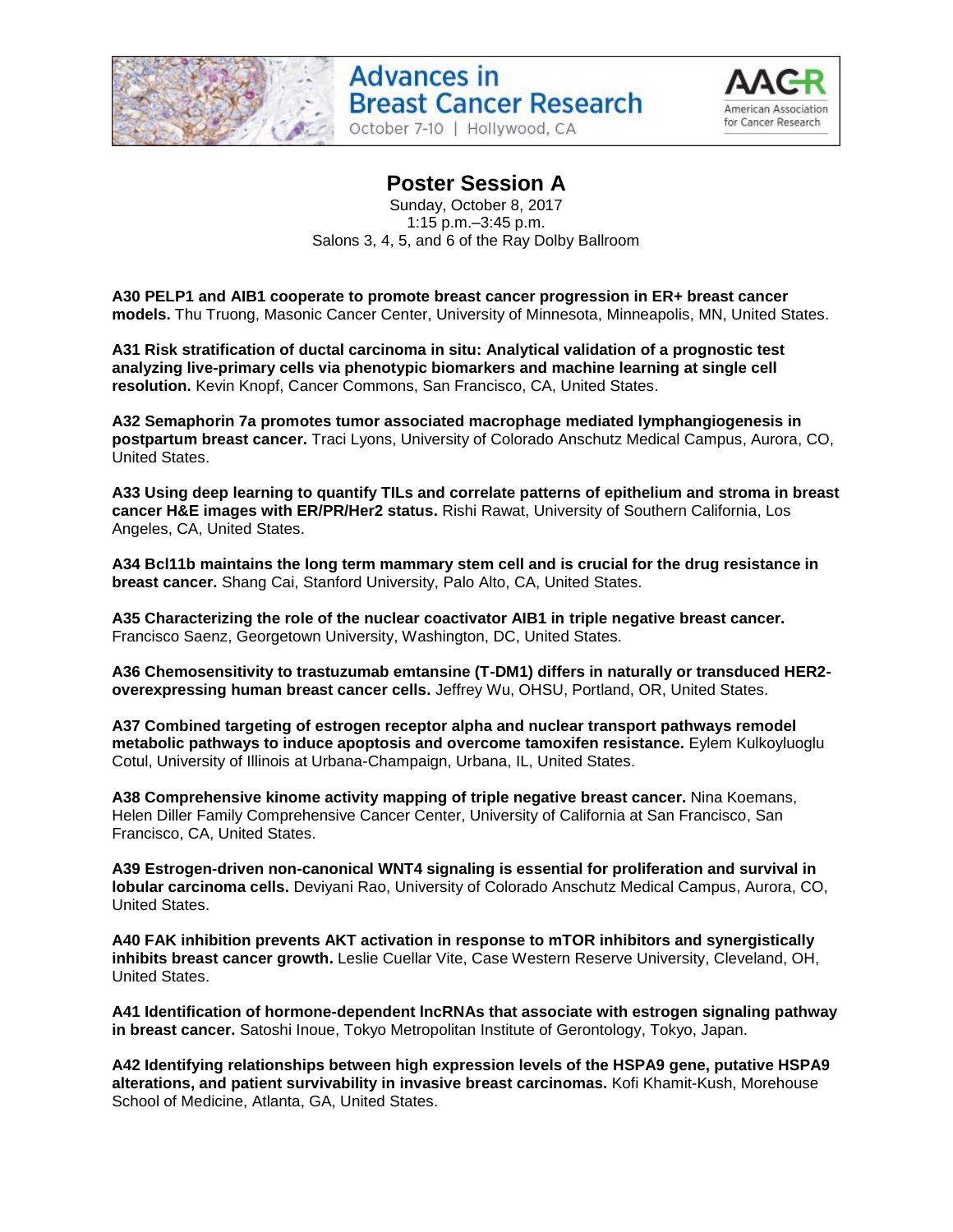

October 7-10 | Hollywood, CA



### **Poster Session A**

Sunday, October 8, 2017 1:15 p.m.–3:45 p.m. Salons 3, 4, 5, and 6 of the Ray Dolby Ballroom

**A43 Increase cyclin A expression is associated with antiprogestin resistance and progesterone receptor isoforms ratio in experimental models of breast cancer.** Victoria Fabris, Instituto de Biologia y Medicina Experimental, Ciudad Autonoma De Buenos Aires, Buenos Aires, Argentina.

**A44 Intrinsic fibroblast growth factor 2 mediates acquired resistance to endocrine therapy in breast cancer.** Virginia Figueroa, Instituto de Biología y Medicina Experimental, Ciudad Autónoma De Buenos Aires, Buenos Aires, Argentina.

**A45 Kinome rewiring reveals AURKA is a molecular barrier to the efficacy of PI3K/mTOR-pathway inhibitors in breast cancer.** Sourav Bandyopadhyay, University of California, San Francisco, San Francisco, CA, United States.

**A46 KLF4 overcomes tamoxifen resistance by suppressing MAPK signaling pathway in breast cancer.** Yunlu Jia, zhejiang university, Hangzhou, China.

**A47 Long-term treatment of bortezomib reduced resistance to doxorubicin by reducing CerS6/GCS and elevating CerS2/GBA expressions.** Park Woo-Jae, Department of Biochemistry, School of Medicine, Gachon University, Incheon, Korea, Republic Of.

**A48 MET and EGFR interaction promotes acquired resistance to kinase inhibition in TNBC.**  Elizabeth Tovar, Van Andel Research Institute, Grand Rapids, MI, United States.

**A49 Modeling "decathlon winner" cancer cells that drive therapy resistance and metastasis in triple-negative breast cancer.** Balraj Singh, The University of Texas MD Anderson Cancer Center, Houston, TX, United States.

**A50 Modeling and targeting of oncogenic proteotoxic stress in drug-resistant breast cancer.**  Navneet Singh, cincinnati Childrens Hospital Medical Center, Cincinnati, OH, United States.

**A51 Navitoclax improves response to chemotherapy treatment by eliminating senescent cells** *in vitro* **and** *in vivo***.** Sonia Rao, Tulane Medical School, New Orleans, LA, United States.

**A52 N-CoR2 restricts breast cancer treatment by repressing the TLR anti-viral response.** Kelvin Tsai, Taipei Medical University, Taipei, Taiwan.

**A53 [10]-gingerol interferes with the adhesion of MDA-MB-231 tumor cells to extracellular matrix.**  Angelina Fuzer, Federal University of São Carlos, São Carlos, São Paulo, Brazil.

**A54 A cellular and molecular atlas of the human breast for dissecting mechanisms of cell and tissue function.** Rosalyn Sayaman, Lawrence Berkeley National Laboratory, Berkeley, CA, United States.

**A55 A prospective geriatric breast cancer cohort study to define unique features and outcomes in older breast cancer patients.** Anne Noonan, The Ohio State University, Columbus, OH, United States.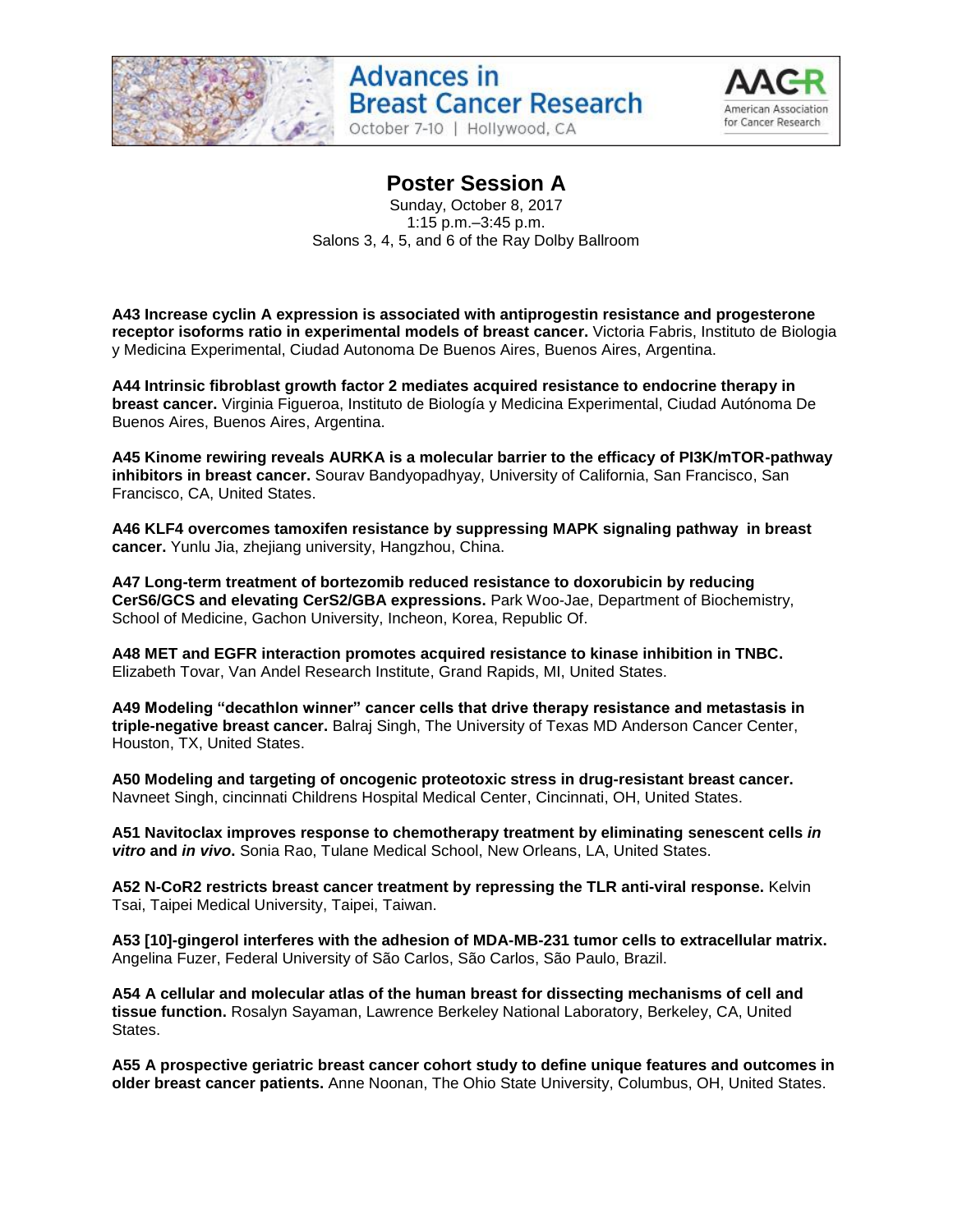



#### **Poster Session A**

Sunday, October 8, 2017 1:15 p.m.–3:45 p.m. Salons 3, 4, 5, and 6 of the Ray Dolby Ballroom

**A56 A SOX10-associated epigenetic program linking primitive differentiation state with reduced immunogenicity in triple-negative breast cancer.** Jodi Saunus, QIMR Berghofer Medical Research Institute, Herston, QLD, Australia.

**A57 Antisense oligonucleotide therapeutics with receptor-targeted delivery in triple negative breast cancer cells via microRNA blockade without passenger strand side effects.** Yuan-Yuan Jin, Bound Therapeutics LLC, Marlton, NJ, United States.

**A58 Application of evolutionary principles to control ER+ breast tumors..** Pedro Enriquez-Navas, Moffitt Cancer Center, Tampa, FL, United States.

**A59 Assessment of conditional reprogramming to generate 2D and 3D primary human mammary cell culture models.** Stacey Chung, Cedars-Sinai Medical Center, Los Angeles, CA, United States.

**A60 AURKA interaction with MEK1/2 complex and its role in promoting breast cancer cell metastasis.** Malgorzata Gil, Roswell Park Cancer Institute, Buffalo, NY, United States.

**A61 BRCA1-associated R-loop accumulation at non-coding putative ERα enhancer area block luminal epithelial differentiation.** Huai-Chin Chiang, UT Health San Antonio, San Antonio, TX, United States.

**A62 Canine pedigree analysis as a model of hereditary breast cancer.** Anna Huskey, Auburn University, Auburn, AL, United States.

**A63 Characterizing the role of ancestry-specific variants of the** *Duffy Antigen Receptor for Chemokines (DARC)* **gene in the breast tumor microenvironment.** Rachel Martini, University of Georgia, Athens, GA, United States.

**A64 Cold-inducible RNA binding protein (CIRP) links inflammation and breast cancer<BR>.** Daniel Lujan, University of New Mexico Health Sciences Center, Albuquerque, NM, United States.

**A65 Dicistronic reporter screen for Internal Ribosome Entry Site (IRES) - mediated translational regulation of truncated p110 ERBB2 isoform.** Yu Zong, Stanford Cancer Institute, School of Medicine, Stanford University, Stanford, CA, United States.

**A66 Differentiation dynamics of the developing mammary gland revealed by single-cell RNAsequencing.** Karsten Bach, Department of Pharmacology, Cambridge, United Kingdom.

**A68 Effects of new ruthenium complexes on metastasis-related processes in breast cancer cells in vitro.** Angelica Graminha, Universidade Federal de São Carlos, São Carlos, São Paulo, Brazil.

**A69 Efficacy of Alternative 28 day Capecitabine Dosing Schedule in Metastatic Breast Cancer.**  Nicole Williams, The Stefanie Spielman Comprehensive Breast Center, Columbus, OH, United States.

**A70 ESR1 mutations confer novel metastatic functions in genome-edited breast cancer models.**  Zheqi Li, University of Pittsburgh, Pittsburgh, PA, United States.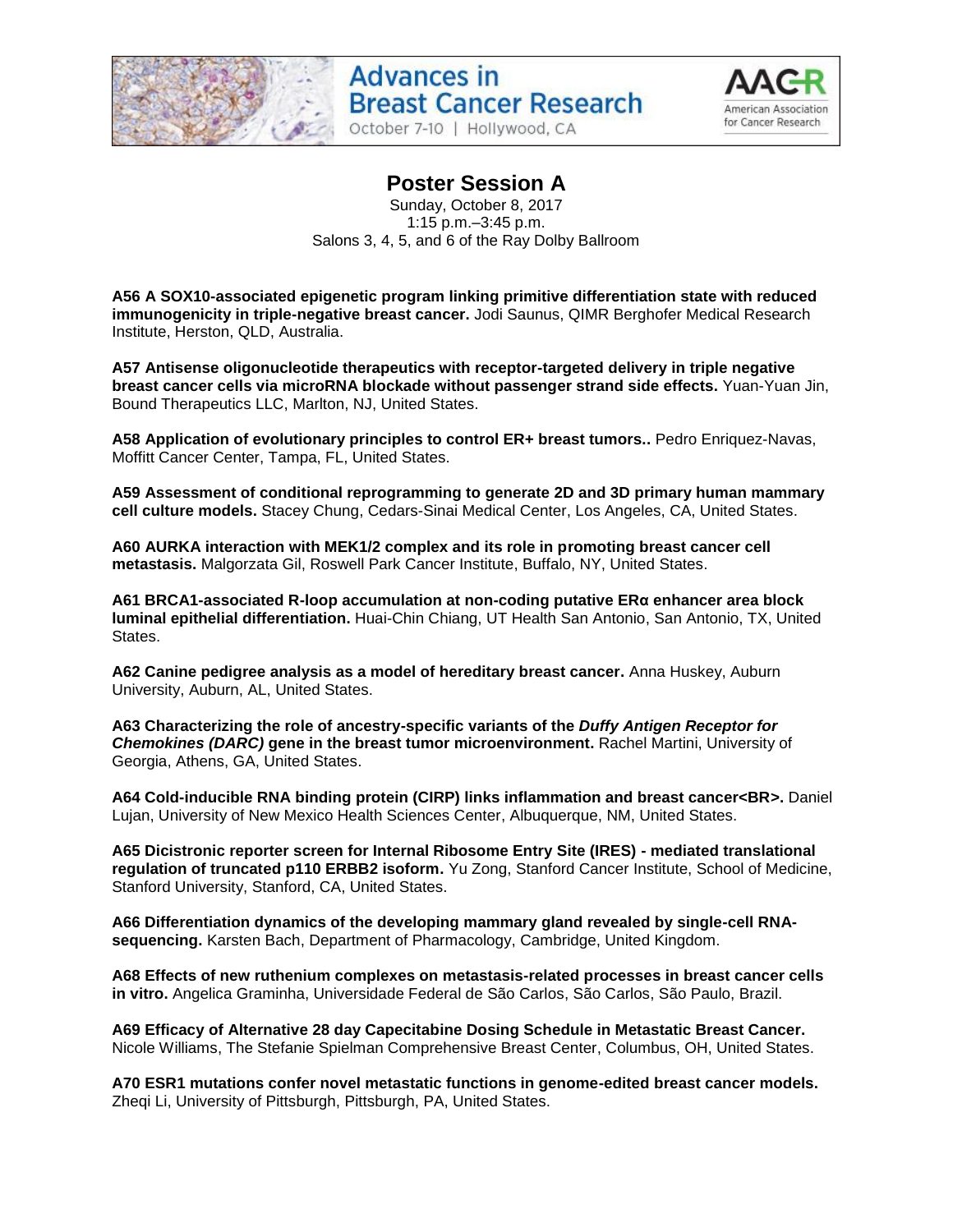



### **Poster Session A**

Sunday, October 8, 2017 1:15 p.m.–3:45 p.m. Salons 3, 4, 5, and 6 of the Ray Dolby Ballroom

**A71 Evaluation of ruthenium complex [Ru(AmSal)(dppe)2]PF<sup>6</sup> on the proliferation, morphology and migration of triple negative MDA-MB-231 breast tumor cells.** Cecília Popolin, Universidade Federal de São Carlos, São Carlos, SP, Brazil.

**A72 Exploring the role of miR-223 loss in mammary epithelial cell transformation.** Barbara Belletti, CRO of Aviano, Aviano, Italy.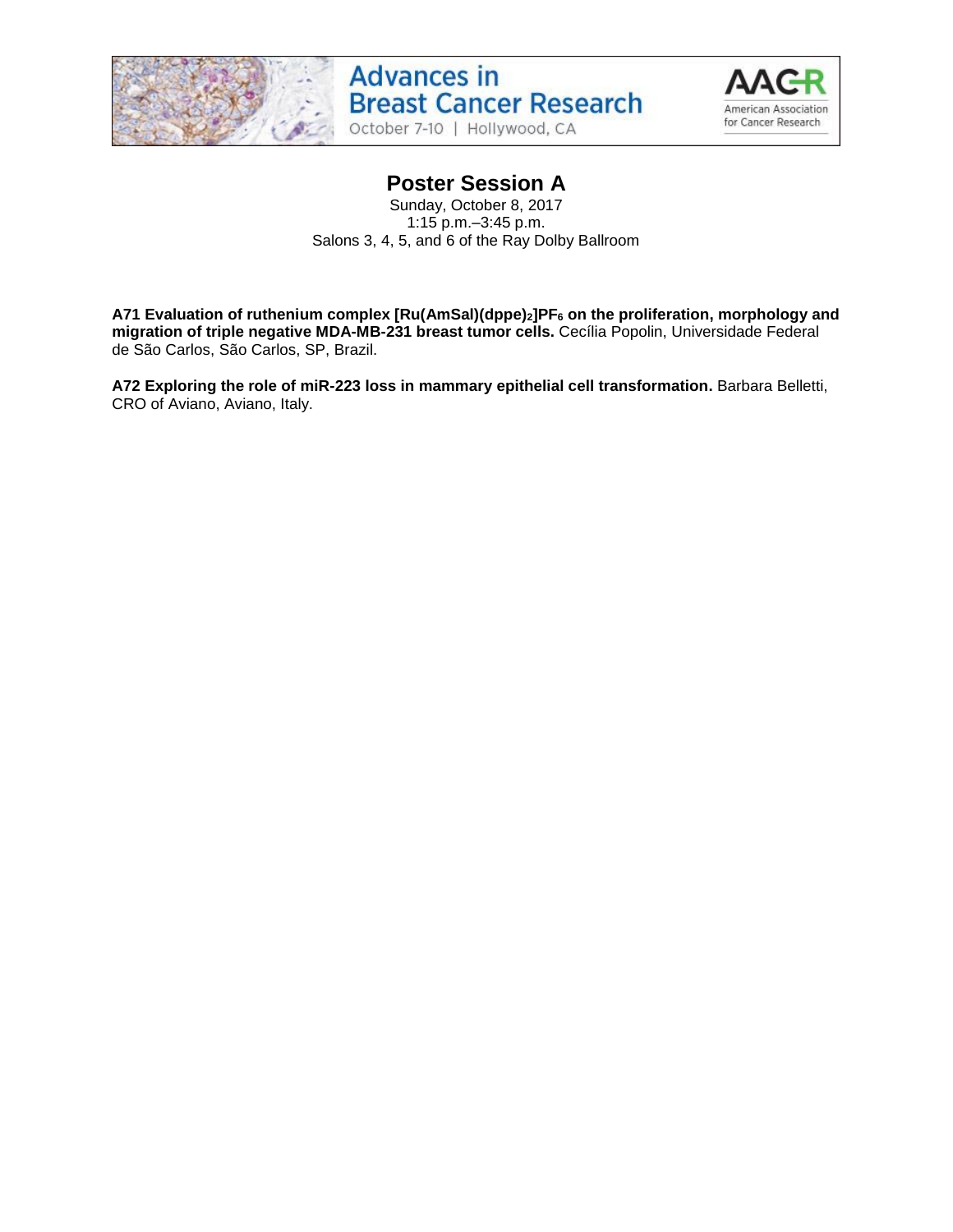



## **Poster Session B**

Monday, October 9, 2017 5:15 p.m.–7:45 p.m. Salons 3, 4, 5, and 6 of the Ray Dolby Ballroom

**B01 Immune cell infiltrates differ by obesity in tumor and adjacent normal breast tissue in African American women with triple negative breast cancer.** Asra Shaik, Wayne State University School of Medicine, Detroit, MI, United States.

**B02 Intratumoral bidirectional transitions between epithelial and mesenchymal cells in triple-negative breast cancer.** Mizuki Yamamoto, University of tokyo, Tokyo, Japan.

**B03 Minor clones can drive polyclonal metastasis by affecting immune microenvironment.** Michalina Janiszewska, Dana-Farber Cancer Institute, Harvard Medical School, Boston, MA, United States.

**B04 Palbociclib based combinatorial drug screening in ER positive cell lines identifies efficacious single agents and novel combinations with synergistic interactions.** James Korkola, Oregon Health & Science University, Portland, OR, United States.

**B05 Pathological complete response is an independent prognostic factor for locoregional recurrence in locally advanced breast cancer patients after neoadjuvant chemotherapy.** Hsu-Huan Chou, Chang Gung Memorial Hospital, Taoyuan City, Taiwan.

**B06 Similarity in breast cancer diversity: A novel target for breast cancer therapy.**  Hossein Ghanbari, Panacea Pharmaceuticals, Inc., Gaithersburg, MD, United States.

**B07 The role of IRF5 in mammary gland development and tumorigenesis.** Dan Li, Feinstein Institute, Manhasset, NY, United States.

**B08 The tumor microbiome of ER<sup>+</sup> versus triple negative breast cancer.** Juliana Noguti, Los Angeles Biomedical Research Institute, Torrance, CA, United States.

**B09 Tumorigenic process of triple negative breast cancer analyzed by influence of**  *BRCA1* **deficiency.** Dirce Carraro, A. C. Camargo Cancer Center, São Paulo, São Paulo, Brazil.

**B11 HDAC6 as a therapeutic target in human breast cancer.** Charles Clevenger, Virginia Commonwealth University, Richmond, VA, United States.

**B12 Paracrine Hh signaling in TNBC drives a reversible stem-like, drug-resistant phenotype via FGF signaling and ECM remodeling.** Alexander Swarbrick, Garvan Institute of Medical Research, Darlinghurst, Nsw, Australia.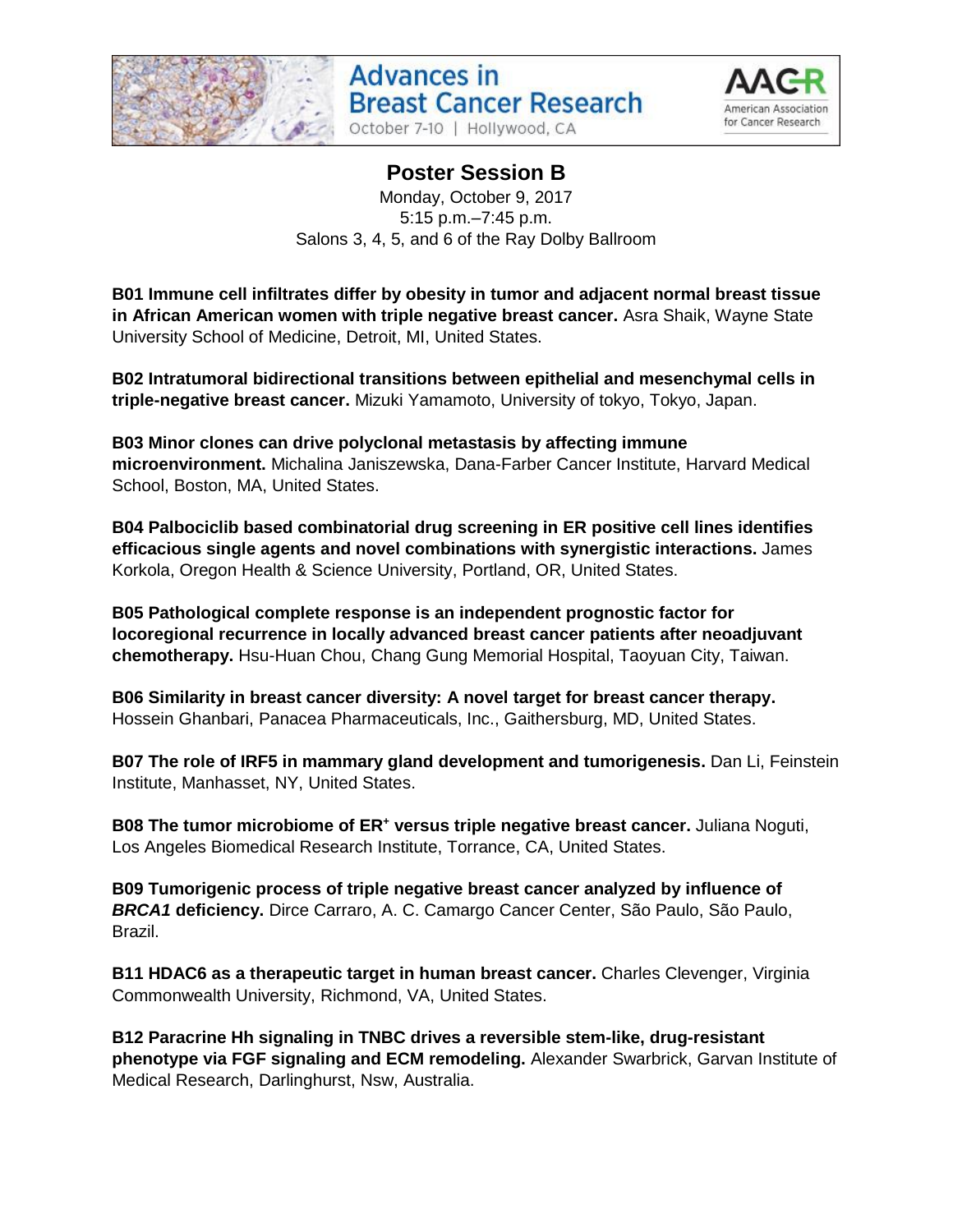





#### **Poster Session B** Monday, October 9, 2017

5:15 p.m.–7:45 p.m. Salons 3, 4, 5, and 6 of the Ray Dolby Ballroom

**B13 Plasma G-CSF levels are predictive of lack of response to zoledronic acid treatment in reducing breast cancer recurrence.** Jessalyn Ubellacker, Department of Medicine, Harvard Medical School, Boston, MA, United States.

**B14 Sprouty4 regulates the transition to invasive breast ductal carcinoma through ERK/MAPK signaling.** Ethan Brock, Wayne State University School of Medicine, Detroit, MI, United States.

**B15 Targeting androgen receptor N-terminal domain with ralaniten in breast cancer.** Amy Tien, Genome Sciences Centre, BC Cancer Agency, Vancouver, BC, Canada.

**B16 Targeting Myc in metastatic breast cancer by Omomyc: From proof-of-principle to pharmacological approach.** Daniel Massó-Vallés, Vall d'Hebron Institute of Oncology, Barcelona, Catalunya, Spain.

**B17 Activating AMPK signaling by SCT-1015 to suppress tumor growth on triple negative breast cancer cells.** Chung-Wai Shiau, National Yang-Ming University, Taipei, Taiwan.

**B18 ADSL controls pyrimidine metabolism and triple negative breast tumorigenesis.** Qing Zhang, UNC-Chapel Hill, Chapel Hill, NC, United States.

**B19 Compound 23 inhibits high glucose-induced breast cancer progression in vivo through regulating activity and expression of PP2Cδ.** Yong Wu, Charles R. Drew University of Medicine and Science, Los Angeles, CA, United States.

**B20 Glutamine metabolic vulnerabilities define triple-negative from Luminal A breast cancer subsets.** Jeff Holst, Centenary Institute, Camperdown, Nsw, Australia.

**B21 Improved efficacy of mitochondrial disrupting agents upon inhibition of autophagy in a mouse model of BRCA1-deficient breast cancer.** Syn Yeo, University of Cincinnati, Cincinnati, OH, United States.

**B22 Inducing cell state transitions in triple negative breast cancer (TNBC).** Ser Yue Loo, Genome Institute of Singapore, Singapore, Singapore.

**B23 Intravital optical imaging of tumor vascular oxygenation and metabolism in murine breast cancer xenografts of varying metastatic potential.** Narasimhan Rajaram, University of Arkansas, Fayetteville, AR, United States.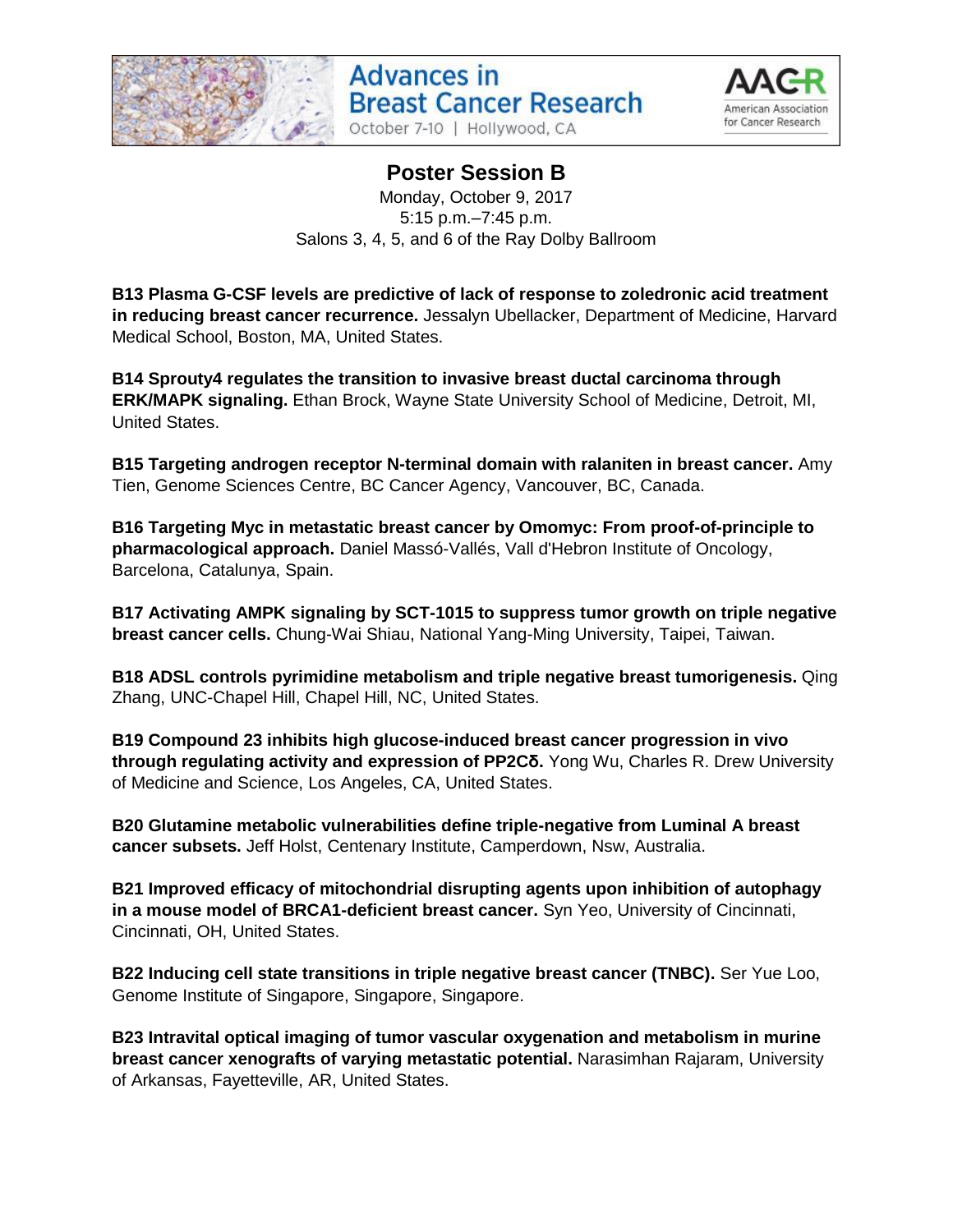





#### **Poster Session B** Monday, October 9, 2017 5:15 p.m.–7:45 p.m. Salons 3, 4, 5, and 6 of the Ray Dolby Ballroom

**B24 Met and VDAC1 as target for breast cancer therapy.** Ilan Tsarfaty, Tel Aviv University, Tel Aviv, Israel.

**B25 Metabolic adaptations during dormancy and recurrence.** James Alvarez, Duke University, Durham, NC, United States.

**B26 Thermally abused frying oil enhances metastatic progression** *in vivo* **and** *in vitro***: a link to elevated fumarate levels.** Jennifer Hughes, University of Illinois, Urbana, IL, United States.

**B27 Transfection of mutant P53 promotes membrane translocation of GLUT1 and increases glucose uptake in MCF10A human breast epithelial cells.** Sung Gwe Ahn, Gangnam Severance Hospital, Seoul, Korea, Korea, Republic Of.

**B28 A cell non-autonomous aging mechanism in breast epithelia that increases susceptibility to cancer.** Masaru Miyano, City of Hope, Duarte, CA, United States.

**B29 An allelic series of rat mutations reveal a role of TOX3 in mammary gland development, obesity and breast cancer susceptibility.** Bart Smits, Medical University of South Carolina, Charleston, SC, United States.

**B30 Bovine leukemia virus in breast tissue linked to increased proliferation and breast cancer risk.** Gertrude Buehring, Univ. California, Berkeley, Berkeley, CA, United States.

**B31 Extracellular matrix, stiffness, miR-203, ZNF217 and mammographic density.** Ivory Dean, University of California San Francisco, San Francisco, CA, United States.

**B32 Stage of preneoplastic breast cancer progression impacts the efficacy of chemoprevention.** Anjana Bhardwaj, The University of Texas MD Anderson Cancer Center, Houston, TX, United States.

**B33 Neoadjuvant chemotherapy promotes macrophage-induced Mena<sup>INV</sup>dependent pro-metastatic changes in breast tumors.** George Karagiannis, Albert Einstein College of Medicine, Bronx, NY, United States.

**B34 Novel synergistic combination therapies with BET bromodomain inhibitors in triplenegative breast cancer.** Samantha Bevill, UNC Chapel Hill, Chapel Hill, NC, United States.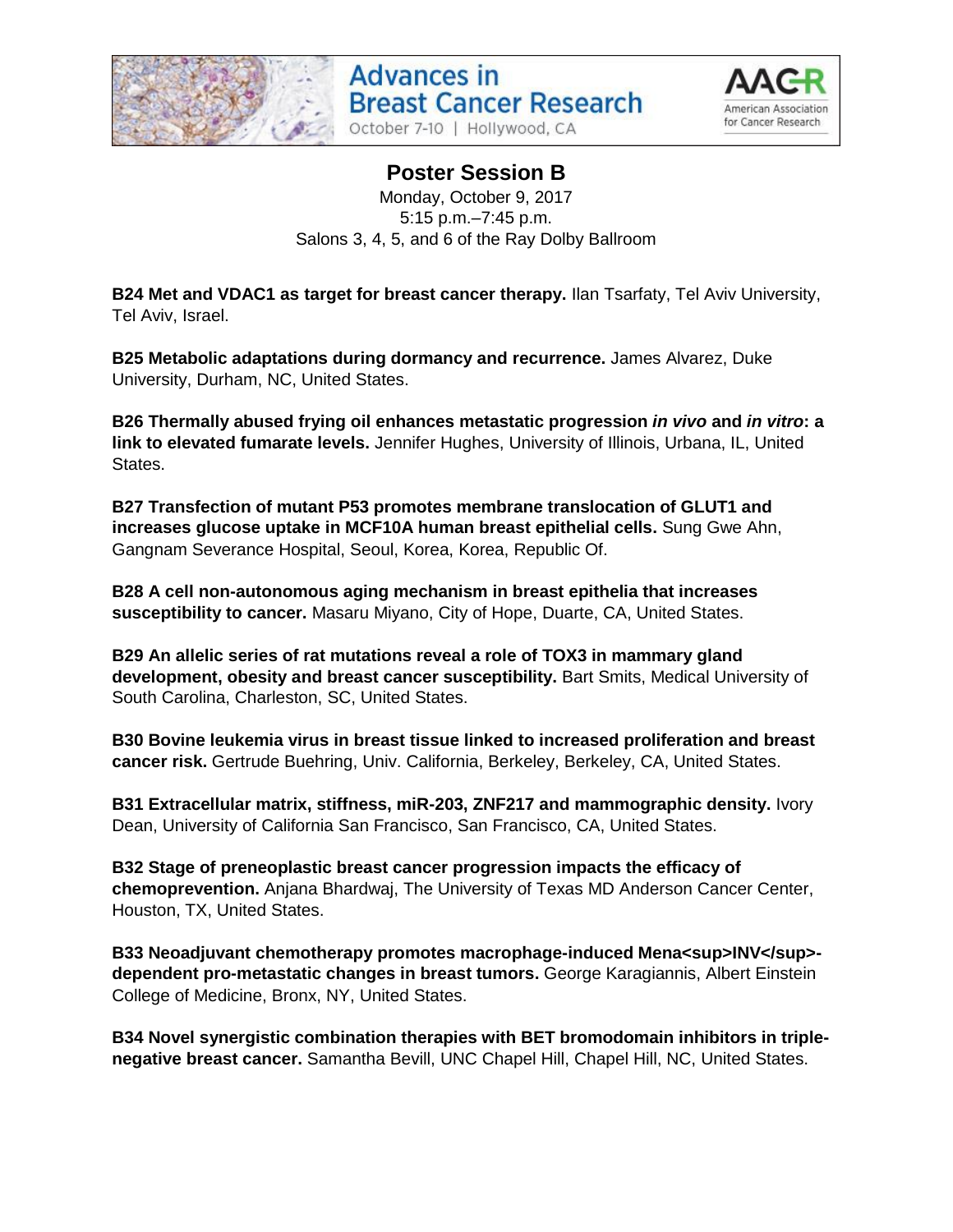



# **Poster Session B**

Monday, October 9, 2017 5:15 p.m.–7:45 p.m. Salons 3, 4, 5, and 6 of the Ray Dolby Ballroom

**B35 Palbociclib treatment activates FAK and use of palbociclib in combination with the FAK inhibitor PF-562,271 enhances anti-tumor activity in ER positive breast cancer cells.**  Christina Addison, Ottawa Hospital Research Institute, Ottawa, Ontario, Canada.

**B36 Progesterone receptor signaling in estrogen receptor-positive breast cancer.** Amy Young, Genentech, Inc., South San Francisco, CA, United States.

**B37 The kinome of chemotherapy-resistant TNBC and identification of targetable kinases.** Carolien Van Der Borden, Helen Diller Family Comprehensive Cancer Center, University of California at San Francisco, San Francisco, CA, United States.

**B38 The role of BQ323636.1, a novel splice variant of NCOR2, in modulation of oxidative stress in breast cancer.** Man Hong Leung, The University of Hong Kong, Hong Kong, Hong Kong.

**B39 Therapeutic effect of anti-Progranulin (GP88) antibody AG01 in letrozole resistant and triple negative breast cancer cells.** Rupa Guha, University of Maryland, Baltimore, Md - Maryland, United States.

**B40 Translation initiation factor eIF2 serine 51 phosphorylation suppresses HER2 mediated tumorigenesis and increases sensitivity of HER2+ breast cancer to Trastuzumab therapy.** Antonis Koromilas, Lady Davis Institute-McGill University, Montreal, QC, Canada.

**B41 BP1 is an important biomarker in breast cancer.** Patricia Berg, George Washington University, Washington, D.C., United States.

**B42 Identification of CPT1A as a novel driver of proliferation in luminal breast cancer.**  Michael Gatza, Rutgers Cancer Institute, New Brunswick, NJ, United States.

**B43 NF1 deficiency induces aggressive mammary carcinomas in a CRISPR rat model and correlates with poor outcome in sporadic human breast cancer.** Carrie Graveel, Van Andel Research Institute, Grand Rapids, MI, United States.

**B44 Role of EGFR/ERBB4 and MAPK signaling in modulating oncogenic potential of ER+ breast cancer cells overexpressing HER3 mutant.** Rosalin Mishra, James L.Winkle college of pharmacy, Cincinnati, OH, United States.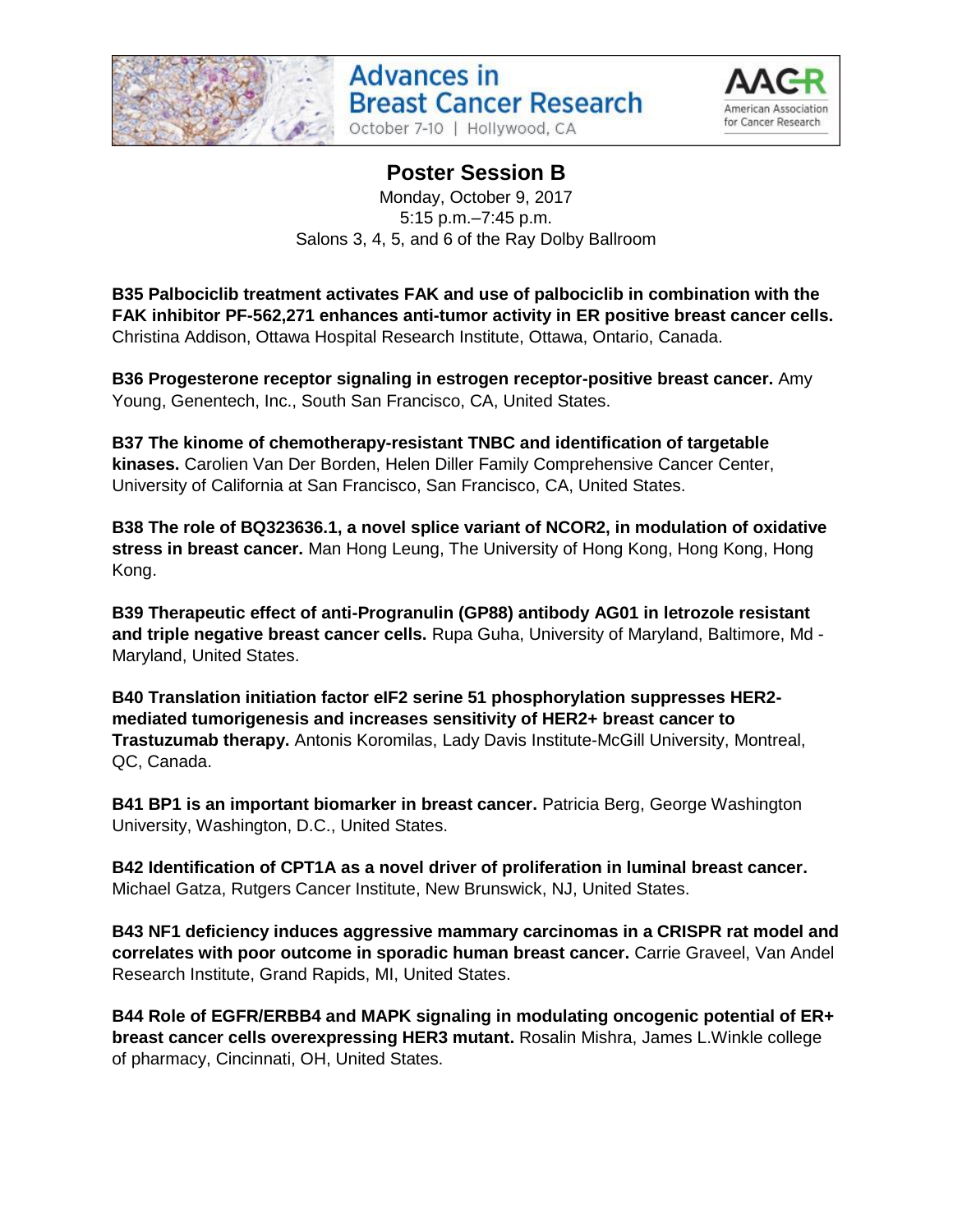





# **Poster Session B**

Monday, October 9, 2017 5:15 p.m.–7:45 p.m. Salons 3, 4, 5, and 6 of the Ray Dolby Ballroom

**B45 Studying the interactome of breast cancer: The cancer cell map initiative.** Minkyu Kim, University of California San Francisco, San Francisco, CA, United States.

**B46 Targeting EZH2 reactivates a breast cancer subtype-specific antimetastatic transcriptional program.** William Muller, McGill, Montreal, QC, Canada.

**B47 Validation of novel breast cancer drivers using mammary stem cell based somatic mouse models.** Wenjun Guo, Albert Einstein College of Medicine, New York City, NY, United States.

**B48 Whole genome sequencing and transcriptomic analysis of MMTV-Neu and MMTV-PyMT mammary tumors.** Eran Andrechek, Michigan State University, East Lansing, MI, United States.

**B49 Ganoderma lucidum extract (GLE) decreases stemness properties in Triple Negative Breast Cancer by regulating STAT3.** Tiffany Rios-Fuller, Universidad Central del Caribe School of Medicine, Bayamon, PR, United States.

**B50 Ganoderma lucidum extract (GLE) inhibits migration and protein expression in triplenegative metastatic breast cancer.** Gabriela Ortiz-Soto, Universidad Central del Caribe School of Medicine, Bayamon, PR, United States.

**B51 Genetic etiology of ER low/HER2- breast tumors.** Rachel Ellsworth, Murtha Cancer Center, Bethesda, MD, United States.

**B52 HIF-ZMYND8-BRD4 axis mediates breast cancer progression and metastasis.** Yan Chen, UT Southwestern Medical Center, Dallas, TX, United States.

**B53 Investigating genetic drivers of disease progression in invasive lobular carcinoma.**  Nilgun Tasdemir, University of Pittsburgh, Pittsburgh, PA, United States.

**B54 Investigating Semaphorin 7a in hormone receptor positive breast cancer progression.** Lyndsey Crump, University of Colorado- Denver, Aurora, CO, United States.

**B55 Investigating the role of Semaphorin 7a in triple negative breast cancer cell invasion.**  Sarah Tarullo, University of Colorado Anschutz Medical Campus, Aurora, CO, United States.

**B56 Isolation and characterization of Met-tyrosine kinase signaling modifier genes that dictate breast carcinoma development.** Ilan Tsarfaty, Tel Aviv University, Tel Aviv, Israel.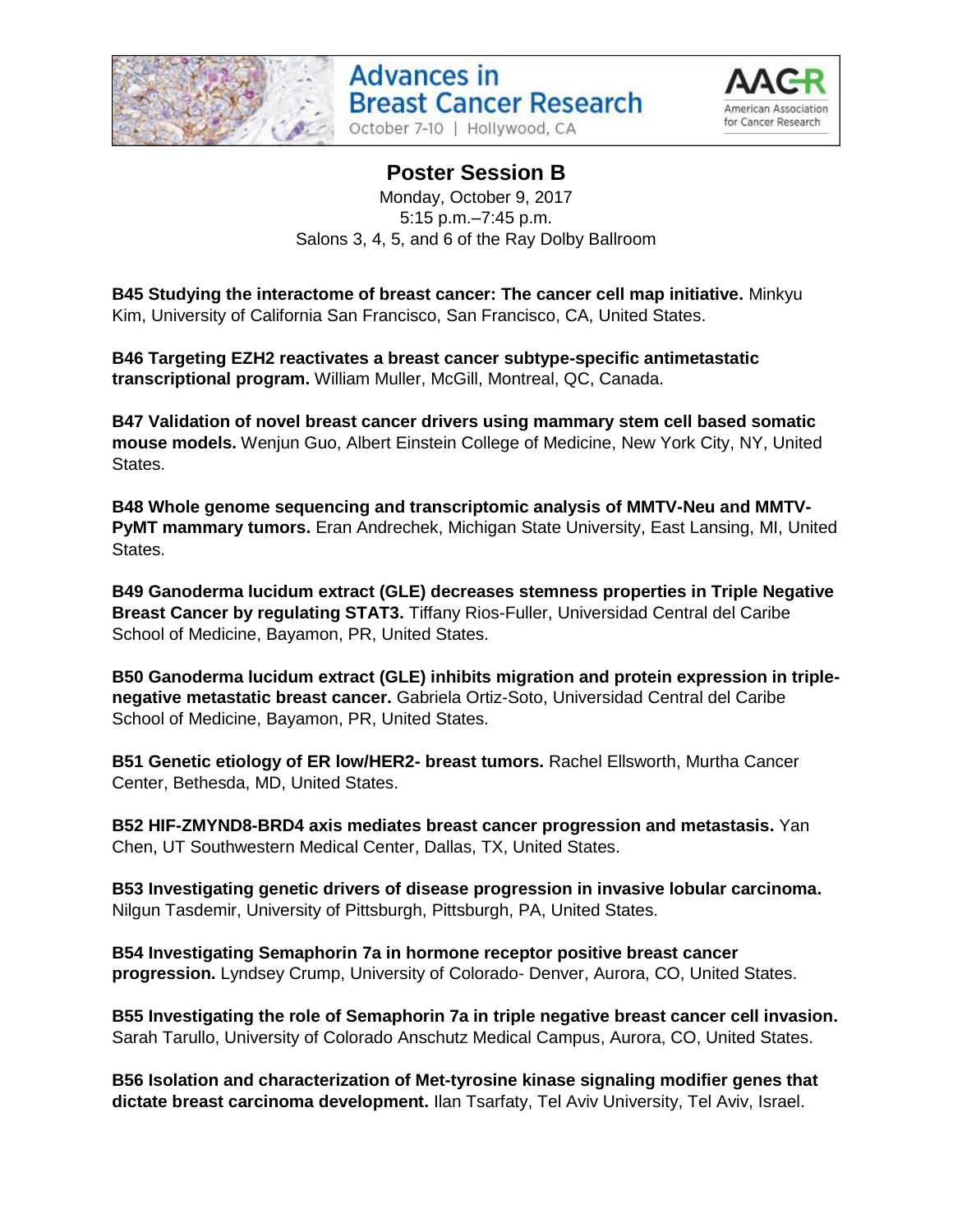





## **Poster Session B**

Monday, October 9, 2017 5:15 p.m.–7:45 p.m. Salons 3, 4, 5, and 6 of the Ray Dolby Ballroom

**B57 Microtubule dynamics regulates mammary gland morphogenesis and tumorigenesis via stathmin.** Barbara Belletti, CRO-Aviano National Cancer Institute, Aviano, Italy.

**B58 Modeling oncogenic events in breast cancer precursor cells to study cancer evolution and genomic instability.** Justyna Kanska, Cedars Sinai Medical Center, Los Angeles, CA, United States.

**B59 Multi-parametric imaging to evaluate human and mouse breast carcinoma in situ.**  Vidya Sinha, The University of Texas MD Anderson Cancer Center, Houston, TX, United States.

**B60 Omics profiling of CDK4/6 inhibitors reveals functionally important secondary targets of abemaciclib.** Caitlin Mills, Harvard Medical School, Boston, MA, United States.

**B62 Perturbed myoepithelial cell differentiation in BRCA mutation carriers and in DCIS (ductal carcinoma in situ).** Lina Ding, Dana-Farber Cancer Institute, Boston, MA, United States.

**B63 Prognostic and predictive value of EGFR and EGFR-ligands in blood of breast cancer patients: A systematic review.** Ina Kjaer, Lillebaelt Hospital, Vejle, Denmark.

**B64 Sox10 drives tumor progression in breast cancer by reprogramming mammary tumor cells into a state of plasticity resembling primitive neural crest cells.** Christopher Dravis, Salk Institute for Biological Studies, La Jolla, CA, United States.

**B66 The conditional requirement of HER3 in HER2-amplified breast cancers.** Ana Ruiz-Saenz, University of California, San Francisco, San Francisco, CA, United States.

**B67 The DLK1-DIO3 imprinted region regulates long-term proliferation in normal and malignant breast epithelium.** Maider Zabala, Stanford University, Stanford, CA, United States.

**B68 The effects of Ca+2 on HGF/SF induced breast tumor cells proliferation and motility in vitro and in vivo – Single cell and MRI analysis.** Galia Tsarfaty, The Chaim Sheba Medical Center, Ramat Gan, Israel.

**B69 The effects of patient-physician relationships on perceptions of breast cancer treatment in African American women.** Alexandria Lauray, Clark Atlanta University, Atlanta, GA, United States.